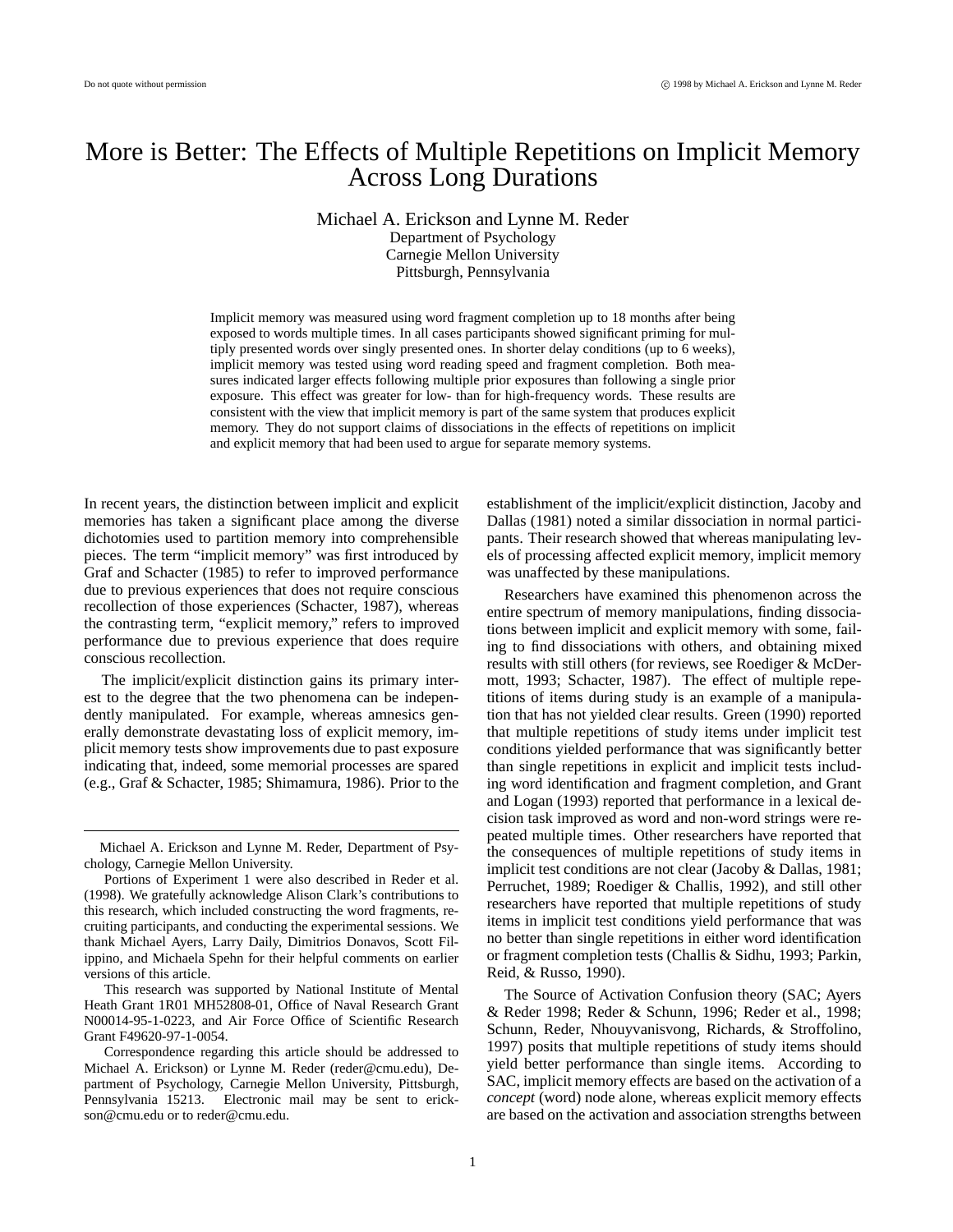

*Figure 1*. Implicit and explicit memory in SAC. The circles represent nodes and the lines represent linking associations. The lines emanating from the concept node indicate associations with other concepts and with the perceptual properties of the concept. The lines emanating from the context node indicate links to other events during the experiment. Explicit memories are the result of retrieving an event when a concept and context are used as probes whereas implicit memories are a function of the concept-node activation alone.

the word-node, an *event* (episodic) node that represents the event of studying a word on a particular list, and an experimental *context* node (see Figure 1). In an explicit retrieval task such as recognition, correct recognition of a word (a hit) can arise from two different processes, recollection and familiarity. A hit due to recollection is caused by activation of the event node that has been transmitted from the probed concept node and the experimental context node. A hit due to familiarity is caused by the activation of the probed concept node itself. The activation of the probed concept node, however, may be elevated for reasons unrelated to events within the experiment. For example, words with a high normative frequency tend to have elevated node activations. Thus, when probed, they seem familiar even though they have not been seen previously in the experiment. Recognition responses based on familiarity, therefore, are more susceptible to false alarms than are responses based on recollection.

In an implicit task, word-node activation alone determines responding unless explicit memories affect the process. According to SAC, repeated presentations (within a single list) should lead to better explicit and implicit memory because all the node activations increase according to the same principles with each presentation of a word, and all the node activations decrease according to the same principles as time elapses.

Given that SAC makes a straightforward prediction and the prior research is equivocal with regard to this prediction, it is worthwhile to examine the experimental procedures more closely to hypothesize how this effect might be established more robustly. First, most of these studies used relatively few repetitions. Most used only two (cf. Perruchet, 1989; Challis, & Sidhu, 1993; Grant & Logan, 1993). To verify that there is, indeed, no improvement in implicit memory performance for repeated stimuli, it seems prudent to increase the repetition manipulation (e.g., 10 repetitions). In their study, Challis and Sidhu used 16 repetitions and found no improvement in participants' implicit memory performance for the repeated stimuli. Their repeated presentations, however, were successive (i.e., massed), and hence the benefit in performance for multiple encoding trials is greatly diminished (Bahrick, 1979; Glenberg, 1976).

Second, much as in the literature for multiple repetitions and implicit memory, the relation between implicit measures of memory and normative word frequency has yet to be well established. For example, whereas MacLeod (1989a) and Roediger, Weldon, Stadler, and Riegler (1992) found more priming for low- than for high-frequency words, Tenpenny and Shoben (1991) found just the opposite. Because activations in SAC are governed by the power function, it predicts that the relative priming effect of the first exposure and each additional repetition will have a greater impact for lowfrequency than for high-frequency words. According to the power function, the activation of a memory node depends on its history of prior presentations. This is expressed as

$$
B_N = c_N \sum_i t_i^{-d_N},\tag{1}
$$

where  $B_N$  is the node's base-level activation,  $c_N$  and  $d_N$  are respectively the memory growth and decay constants, and *t<sup>i</sup>* is the time since the *i*th presentation of an item represented by that node. Therefore SAC predicts that each experimental presentation of an item increases its base-level activation, but the second increase is not as great as the first increase and so on. Similarly, the first increase in the base-level activation of a high frequency word during an experiment is not going to be as great as the first increase in the base-level activation of a low frequency word because high-frequency words are already further out on their power-function growth curves than are low-frequency words.<sup>1</sup> Third, we speculated that any advantage that words repeated multiple times might have over words presented just once might not be revealed immediately. That is, in some behavioral data this advantage

<sup>&</sup>lt;sup>1</sup> To understand the predictions made by the power function, it is important to think of the factors that go into making the function change over time. First, consider how activation decays over time: As time elapses since the most recent presentation of a stimulus, because it is the sum of decreasing functions  $(t_i > 0)$ , the base-level activation of a node can only decrease. The fastest decreases take place soon after the presentation of a stimulus, and over time, they become more gradual. Next, consider how the power function can increase over time: It only increases when an element is added to the list of presentation times. Both processes, however, are occurring simultaneously. Hence, as a new item is presented which increases the base-level activation of a node, the "residual" activation due to all the previous presentations is decreasing. High-frequency words have a greater residual activation due to their greater number of past presentations than low-frequency words. This means that high-frequency words have a greater base-level activation than lowfrequency words, but it also means that each additional presentation of a high-frequency word is countered by a greater decrease in the residual activation (because there are more terms that are decreasing) than low-frequency words. Therefore, because a low-frequency word has a more sparse history of presentations, an experimental presentation causes a greater increase in the base-level activation than an experimental presentation of a high-frequency word.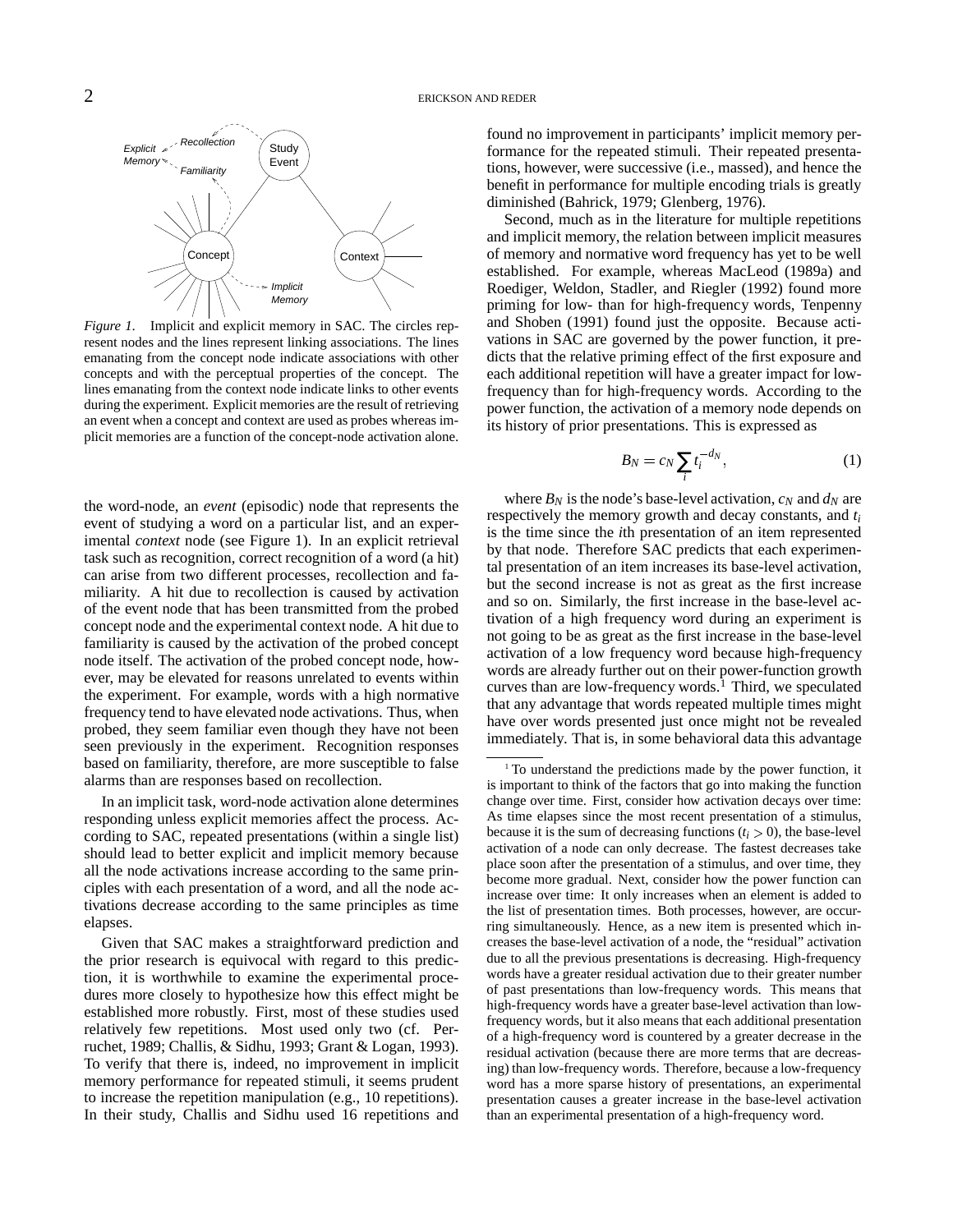might not appear until a substantial delay after encoding. The intuition behind this speculation is that, depending on how memory is tested, all the words presented in an experimental setting whether presented one time or many might be near the ceiling of availability (where availability is some function of activation). After some delay, however, words presented only once might drop away from that ceiling whereas words presented many times would take longer to drop away. This function that relates activation to availability is dependent upon the type of implicit test being performed. We hypothesized that whereas tests such as word identification might have an essentially linear mapping between activation and availability, we were less sure about fragment completion. Tests such as fragment completion might minimize differences between memory traces with relatively high activations because of variables intrinsic to the fragment completion process (e.g., the relative difficulty of completing various fragments). Because SAC uses thresholds to map activations to probabilities, it can account for both results. The exact prediction depends upon parameters that govern the threshold.<sup>2</sup> Nevertheless, we mention this because it played an important part in our experimental design.

The primary goal of this article, therefore, is to provide further support for the theory that multiple repetitions of words improves performance over single presentations in tests of implicit memory. Our ancillary goals are to evaluate the aforementioned factors such as number of repetitions, normative word frequency and delay between encoding and test to see if they do, indeed, affect the degree of improvement caused by multiple repetitions.

## Experiment 1: Twelve and Eighteen Month Retention Intervals

We sought to create a study in which we could test whether high- and low-frequency words behaved differently with multiple repetitions, and we wished to use words that had been repeated many times (e.g., 10 vs. 1, not 2 vs. 1). Given our speculation that multiple repetitions might not produce large differences at short delays and given that we wished to minimize explicit recall of words, a very long delay seemed desirable. Experiment 1 emerged serendipitously from two prior experiments completed 12 and 18 months earlier. Participants in the previous studies (Reder et al., 1998, Experiments 1 and 2) had been presented with a sequence of high- and low-frequency words in a continuous recognition paradigm (see Shepard and Teghtsoonian, 1961) wherein on the first presentation of a word the correct response was to identify the word as "new," and on subsequent presentations of the same word, the correct response was to identify it as "old." Thus, the participants were intentionally trying to encode the words as they were presented. Each subsequent presentation of a word was separated from the previous one by at least one different word, and each of the words in these studies was repeated 1, 2, 4, 6, or 11 times.

We contacted the participants from these studies via email without revealing why they had been chosen to participate in the current experiment. Because the people with whom they had contact, the rooms in which the experiment was administered, and the format of the experiment were all different from the previous experiments in which words were encoded, we anticipated that it would be extremely unlikely that participants would relate the two studies and unlikely that they could use explicit strategies to recall words that had been presented more than a year earlier. Their task in the present experiment was to complete fragments made from words studied in the previous experiments.

Thus, by utilizing participants from these two experiments we were able to test our hypothesis that multiple presentations during study does enhance performance over single presentations in implicit memory tasks and examine the influence of repetition at five levels, at long durations, using both high- and low-frequency words.

#### *Method*

The encoding procedures described in this section are also described in Experiments 1 and 2 of Reder et al. (1998).<sup>3</sup>

#### *Participants*

The participants were 38 current or former Carnegie Mellon University undergraduate students. Of these, 11 had completed Experiment 1 from Reder et al. (1998) approximately 18 months earlier, and 8 had completed the Reder et al. Experiment 2 approximately 12 months earlier. These participants received \$12 and were given pizza at the conclusion of the experiment. They were strongly encouraged to participate but were not told why they were being invited to do so. The remaining 19 were control participants who only participated in the fragment-completion portion of the experiment. These participants were drawn from the introductory psychology classes at Carnegie Mellon University and participated as part of a research requirement.

## *Design*

The experiment can be viewed as a between participants design with control participants who had not been exposed to the list of words used in Reder et al. (1998) and participants who had been exposed to the words either 18 months before or 12 months before returning to perform a fragment completion test. Both groups completed fragments derived from words with high and low normative frequencies as described below. Finally, the number of times each word had been presented during encoding was nested within the experimental group such that the words from which the fragments were derived had been previously exposed 1, 2, 4, 6, or 11 times. Normative word frequency was crossed with the repetition

<sup>2</sup> Thresholds in SAC have two parameters that govern their behavior. The first is the level of the threshold (i.e., the amount of activation required to exceed the threshold). The second is the standard deviation,  $\sigma$ , of normally distributed noise,  $N(0, \sigma^2)$ , that is added to the activation before it is compared with the threshold.

<sup>&</sup>lt;sup>3</sup> In their description, however, they limit their discussion to the first experimental session for each participant.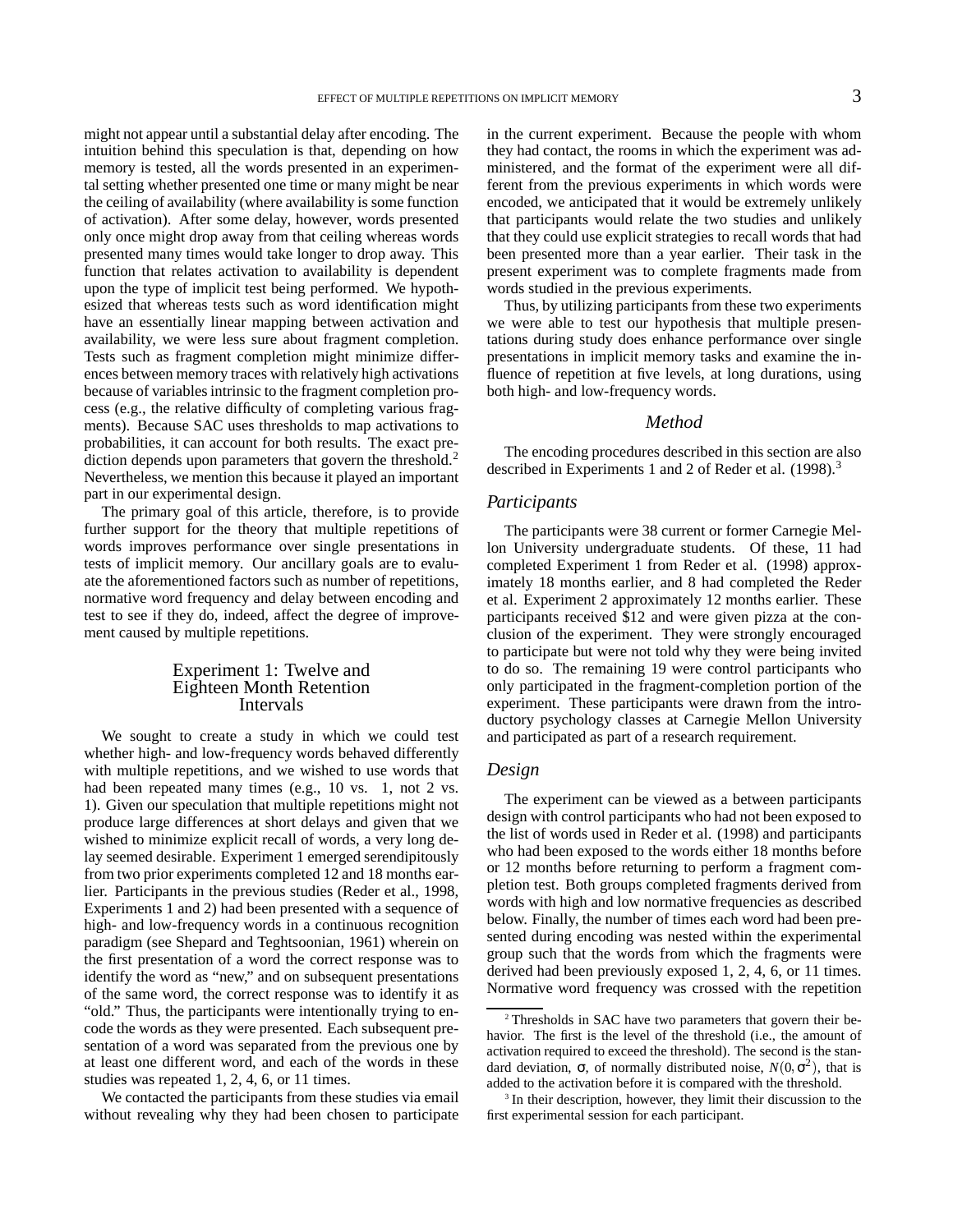variable and an equal number of words of each frequency level were randomly assigned to the four repetition conditions with the constraint that there were an equal number in all cells. On the first day of the encoding experiment, 8 words were presented 10 times, 4 were presented 5 times, 4 were presented 3 times, and 80 were presented just once. On the second day, all the words were presented once. Thus, at the completion of the experiment, each participant had seen 192 words once, 160 words twice, 8 words four times, 8 words six times, and 16 words 11 times, half low- and half highfrequency words, at each level of exposure.

## *Materials*

In the Reder et al. (1998) experiments, the words were selected from the Medical Research Council psycholinguistic database (Coltheart, 1981). Half the word were selected to have high normative frequencies, and half were selected to have low frequencies. The mean normative Kucera and Francis (1967) frequency counts were 1.6 and 142 for the 192 low- and 192 high-frequency words, respectively. All the words were between 5 and 10 letters in length.

To ensure that the duration of the fragment completion test was less than one hour, only 135 of the 384 words used by Reder et al. (1998) were selected. These 135 words were all those that had been seen three or more times by any participant in the Reder et al. experiments. Of the 135 words, 67 were high- and 68 were low-frequency words.

The fragments were constructed to minimize multiple possible completions. Because the words in the Reder et al. studies were not chosen with the requirement that they had fragments that would admit only one solution, it was not always possible to devise such fragments. The fragments were generated using our intuitions and then normed with separate groups of participants to assess the difficulty of correctly completing each fragment. In cases where there was more than one possible completion, only the instances in which the completion was the original word from the Reder et al. study were counted as correct. These norming sessions followed the same procedure described below.

The goal of the norming study was to obtain fragments that were each completed 33% of the time ( as in Roediger, Weldon, Stadler & Riegler, 1992). To assess this we tested the completion rate of each word against a binomial distribution ( $p = .33$ ) and modified the fragments with completion rates in approximately the upper and lower 5% of the distribution. If, for example, there were 10 participants, fragments that were completed 0 times or 7 or more times were modified to make them less or more difficult, respectively. After five of these norming studies, all of the fragments had been found to be within an acceptable range of completion rates. This norming involved 38 participants who were recruited from the same psychology subject pool used for recruiting control participants.

## *Procedure*

*Encoding*. The encoding procedure for the experimental participants was performed in the experiments completed either 12 or 18 months earlier (consult Reder et al., 1998 for additional details); control participants did not perform any encoding tasks. The encoding procedure employed a continuous recognition paradigm (see Shepard and Teghtsoonian, 1961) in which participants were instructed to report whether or not they had seen each word on an earlier trial. Words were presented multiple times at various (random) intervals. Thus, on the first occurrence of a word, they should have reported that the word was "new," and on subsequent occurrences, they should have reported "old." Participants were presented with the words individually in two sessions separated by 48 hours. Each session lasted about 25 minutes.

Within each session, the words were presented one at time on a Macintosh display using PsyScope (Cohen, MacWhinney, Flatt, & Provost, 1993). Participants were instructed to read each word silently and then to give the appropriate response. The participants returning after 18 months (Experiment 1 of Reder et al.) had been instructed to give one of three responses, "new," "remember," or "know." The participants returning after 12 months had been instructed to respond "new" or "old", and then to respond "remember" or "know" for those judged to be old (see Tulving,  $1985$ ).<sup>4</sup>

Participants were instructed to make judgments as quickly as possible while remaining accurate. After they made a judgment, the next trial would begin after an inter-trial interval of 1.5 s. This process continued until all 384 trials were completed in each session. Participants were given scheduled, self-timed breaks at 60-trial intervals.

*Fragment Completion Test*. The fragment completion tests were administered in small groups using a paper and pencil format. This same procedure was used for the norming studies, for the experimental participants, and for the control participants. The cover page contained instructions and an example word fragment  $(d_n_s_a, \ldots, d_n)$ . The 9 subsequent pages each contained 15 word fragments numbered 1–15. Although no mention was made to the participants, the first page of fragments was the same for each participant and contained practice fragments. The order of the remaining pages was randomized among participants. Participants were given masks to place over their tests so that only one fragment was visible at a time. They were given 15 s to complete each fragment, and they were told neither to go back to complete previous fragments nor to work ahead. The task was timed using an audio tape that counted off the numbers 1–15 in 15 s intervals followed by 30 s intervals for turning the page. After page 5, participants were given a break. The experimenter was present throughout the test.

Following the fragment completion test, experimental participants were asked to complete a questionnaire to ascertain the degree to which they associated this fragment-completion experiment with the encoding experiment they had completed earlier. In the instructions for the questionnaire, participants were again instructed to answer each question in

<sup>4</sup> Words in Session 1 were repeated up to 10 times. All the words in Session 2 were presented only once. In both cases the proportion of correct old and new responses was kept equal. (Consult Reder et al., 1998, for more details.)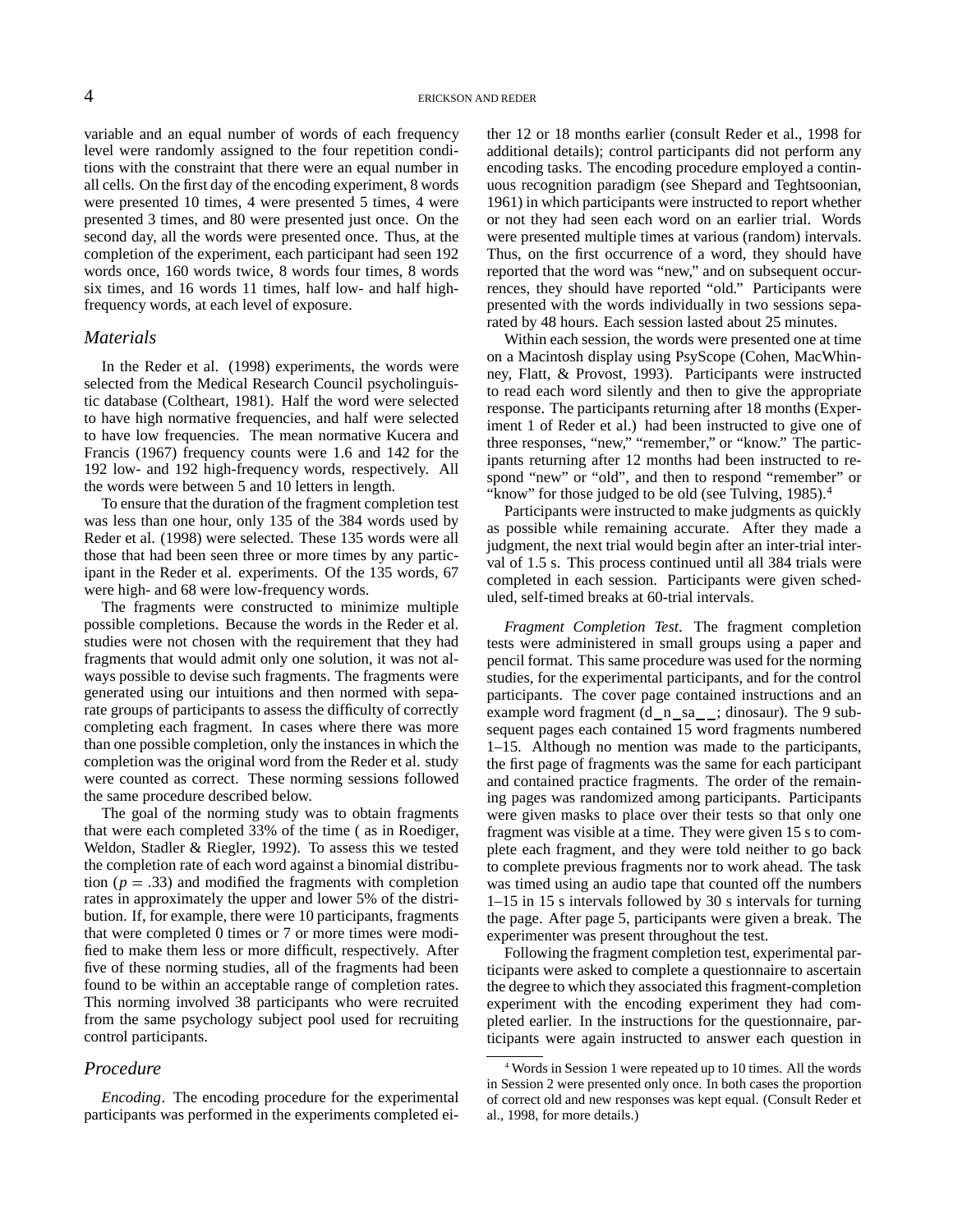

*Figure 2*. Mean proportion of fragment completions from Experiment 1 for each level of repetition during study.



*Figure 3*. Mean proportion of fragment completions from Experiment 1 showing the number of repetitions during study collapsed into two groups along with the data from the control participants who had had no experimental exposure to the words prior to the fragment completion task.

order without looking ahead or going back to fill in previous questions after having read later ones. The questions became increasingly explicit over the course of the questionnaire about the relation between the present experiment and the encoding experiment 12 or 18 months earlier so that we could determine how much prompting was necessary for participants who made a connection between the two studies if they could remember it at all.

#### *Results*

First, we examined the questionnaires from the 19 participants who were called back from the encoding studies conducted 12 or 18 months earlier. Of the 19 participants, 14 completed the entire questionnaire without giving any indication that they made any connection between the encoding experiment and the fragment completion study. With substantial prompting, four reported remembering a previous experiment that may have been the encoding experiment. Only one participant, also with substantial prompting, clearly indicated that he or she remembered the encoding experiment and associated some of the words completed fragments with that experiment. Nevertheless, because no participants could remember their encoding experiment without prompting, the questionnaires strongly suggest that participants were not using explicit memories from the encoding experiment to help them with the fragment completion task.

Our first step in analyzing the fragment completion data was to do a three-way mixed ANOVA using *delay* (12 months or 18 months between encoding and the fragment completion test), normative word *frequency* (high or low), and number of *repetitions* during encoding (1, 2, 4, 6, or 11), as factors. The first factor was between-participants, and the latter two were within-participants. There was no main effect or interaction that included delay or frequency. Given that there were no reliable differences in performance between participants who had completed Reder et al.'s Experiment 1 and Experiment 2 and no effect of word frequency, we collapsed over these factors.

Figure 2 shows the proportion of fragments completed for participants who had studied these words 12 or 18 months earlier. These data are plotted as a function of the number of prior exposures to a given word but are collapsed over the non-significant factors of pre-experimental word frequency and whether the participant had been in the prior Experiment 1 or Experiment 2 from the Reder et al. (1998) study. There was no main effect of repetitions, but a first degree polynomial contrast indicated a trend toward more fragment completions for words that were repeated more often,  $F(1, 15) = 4.05, MSE = 0.04, p < .10<sup>5</sup>$ 

 Encouraged by this initial result, we regrouped the data to obtain more power. The design of the encoding task created a natural, qualitative difference between the words: The first group were words presented only once on Day 1 and words presented for the first time on Day 2. We calculated their respective  $d'$  scores, using as false alarms the new words from Day 2. Hits were calculated as an "old" response to any word that had been previously presented. For words presented only once on Day 1, participants' overall  $d' = 0.06$  $(β = 1.03)$ . The second group were those words that were presented four or more times. For these words, *d'* was computed in which words were considered new on their first appearance and old on their second appearance and thereafter. Participants' responses were considered "old" if they eventually classified a repeated word as "old." For these words,  $d' = 3.24$  ( $\beta = 0.15$ ). We, therefore, divided the repetition factor into two levels such that words that had been repeated 1 or 2 times were in one level and words that had been repeated 4, 6, or 11 times were in the other level. We then per-

<sup>&</sup>lt;sup>5</sup> Two of the participants (one from each delay condition) could not be included in this analysis because they had not been exposed to words in all the frequency and repetition conditions during encoding due to an experimenter error. Thus the analysis was only performed using 17 participants. Also, in the case of this statistical test and others using proportions, the tests were repeated using an arcsine transformation to correct for violations of normality. The transformation made no qualitative difference in the results reported.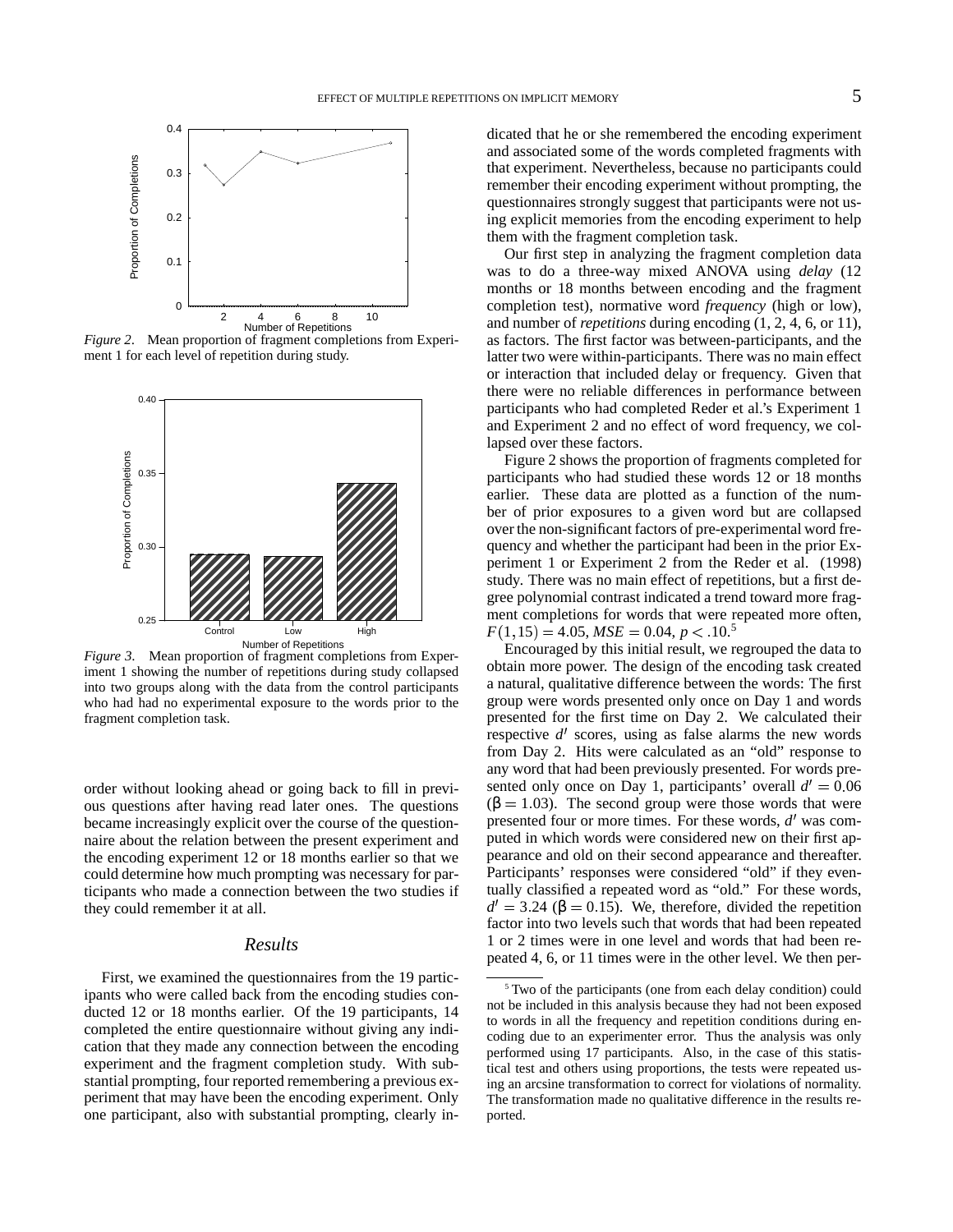formed a one-way repeated measures ANOVA using these binned repetitions as the sole factor. This grouping is shown in Figure 3 along with the data from the control participants. Words that had been repeated more were completed more often  $(M = .35, SD = .08)$  than words that had been repeated less ( $M = .30$ ,  $SD = .07$ ),  $F(1, 17) = 5.26$ ,  $MSE = 0.0089$ , D.  $p < 05$ .

Planned comparisons between the fragment completion rates of the participants in the control condition and the participants from Reder et al. (1998) failed to show a significant advantage for the returning participants either for words presented 1 or 2 times  $(F < 1, MSE = 0.009)$  or for words presented 4, 6, or 11 times  $(F = 2.31, MSE = 0.009, p = .13)$ . This failure to show a difference between the experimental and control conditions is best attributed to the increased noise inherent in between-participants analyses inasmuch as the within-participant analysis described previously showed a significant effect of levels of repetition.

#### *Discussion*

The results of Experiment 1 show that exposure to multiple repetitions of a word can improve performance over single presentations of a word in implicit memory tasks for up to 18 months. This finding is novel and it conforms to predictions derived from SAC.

We made two additional predictions, however, that were not confirmed by the data. SAC predicted that the number of times a word was repeated would have a greater influence on the completion rate of low- than on high-frequency words. The failure to find interactions that would confirm these predictions, however, should only be considered suggestive for two reasons. First, the delay between participants' exposure to these words and their subsequent tests is among the longest delays in the implicit memory literature. With such extreme delays, SAC predicts only subtle distinctions between high- and low-frequency words. Second, previous researchers (e.g., Sloman, Hayman, Ohta, Law, & Tulving, 1988) have found that performance measured at similar delays, especially with relatively few participants, is highly variable. This variability may thus eclipse any slight differences in completion rates between high- and low-frequency words.

Our second prediction that was not confirmed by this experiment was that it might be possible to detect more priming due to multiple repetitions over single repetitions at longer delays. As described in the introduction, however, SAC predicts that the greatest changes in memory activation will happen soon after encoding, and this is confirmed in the study performed by Sloman et al. (1988) in which they found that performance declined very slowly at long delays Hence, if such an interaction were to occur, its detection would be difficult after delays as long as 12 and 18 months.

Nevertheless, the finding that many (4–11) repetitions provided an advantage in fragment completion performance above that attained by few (1–2) repetitions at 12- and 18 month delays is significant and in accord with the predictions made by SAC.

Experiment 1 demonstrated that multiple presentations of words can produce implicit memory task improvements more than one year later. There was a significant difference in word fragment completion between words presented multiple times and those words that were presented only once on Day 2 of the encoding experiments (i.e., 1 time total) or only once on Days 1 and 2 (2 times total).<sup>6</sup> This provides support for the idea that multiple repetitions affect implicit memory just as they affect explicit memory.

Although we were pleased to find these results, we had also hoped to find support for the idea that the impact of multiple presentations would be greater for low frequency words than high frequency words. We also would have preferred to be able to compare zero presentations with one presentation, and with multiple presentations. Because we had brought back participants from another study, we had not designed the experiment to make this within-participant comparison possible.

Experiment 2 was designed to accomplish several goals. First, we wanted to replicate the results of Experiment 1 but with a within-participant manipulation of 0 vs. 1 vs. many repetitions during encoding. Although it was gratifying to find our results 12 and 18 months later, such long delays were neither practical nor deemed necessary. We were still interested in establishing whether delay was also a critical variable in demonstrating effects of multiple repetitions. For this reason, we choose to vary delay between encoding and test.

It occurred to us that one reason we did not obtain the predictions of greater impact of multiple presentations for low frequency words may have been because we used fragment completion as the task. With fragment completion, we needed to first norm the items so that earlier in the study, low and high frequency words would be equally likely to be completed. Because the difficulty of completing a word fragment may interact with prior availability (i.e., normative word frequency, cf., Hintzman & Hartry, 1990), we elected to use an additional task that did not require norming. Word reading time is a task that presumably should show some priming benefit and that we predicted would show greater benefit with multiple presentations.

An additional rationale for including word reading time is that we did not need to be concerned with explicit memory influencing performance. One might argue that with these shorter delays and given that we were calling back our participants there was the potential for explicit memory attempts to contaminate the fragment completion results in this new experiment. Therefore, it seemed important to replicate the results of multiple presentations being better than a single repetition with a task impervious to explicit memory efforts.

<sup>6</sup> Recall that those presented only one time on Day 1 had a *d* of close to 0, indicating that they could not distinguish these words that were new on Day 2; in contrast those presented multiple times had a *d'* greater than 3, suggesting that these words were indeed well recognized as old.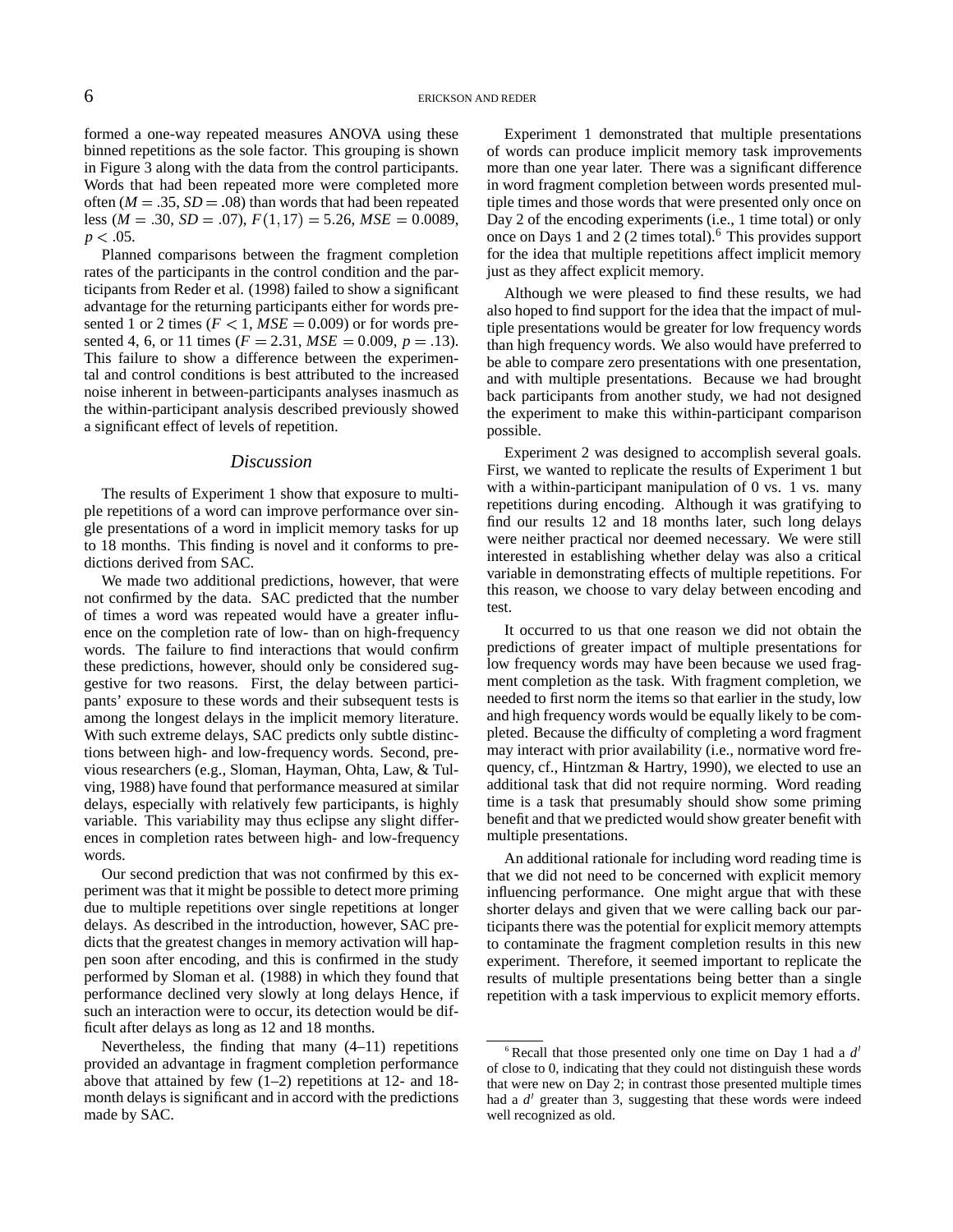## Experiment 2: Word-fragment Completion and Reading Times at Short Delays

In Experiment 2, we made four substantial changes from Experiment 1: (a) the delays were reduced so that the maximum was six weeks; (b) whereas the previous study task was intentional, the one in this experiment was incidental to reduce the chances of interference from explicit encoding strategies; (c) in this experiment, implicit memory was measured in a word-reading task, in which words were presented for 100 ms and reading times were measured, as well as a fragment-completion task; and (d) words not presented during study were tested to provide a baseline against which implicit memory effects could be compared within individual participants.

The word reading task was used in addition to fragment completion for several reasons. First, it provides evidence of the generality of the results found in Experiment 1. Second, because fragment completion tasks operate on a fairly long time scale, there is a possibility that participants can utilize different strategies, including explicit strategies, that could corrupt the measurement of implicit memory (cf. Roediger et al., 1992). The word reading task, in which responses are made on the order of 500 ms seems less likely to admit that possibility. Third, although implicit memory clearly plays a role in the rate of fragment completions, a substantial portion of the variability in the task appears to be due to factors such as the intrinsic difficulty of particular fragments, which are unrelated to memory (Hintzman & Hartry, 1990). Thus, the word reading task may prove to be a more direct measure of the strength of implicit memories. Fourth, because fragments derived from high- and low-frequency words are normed to the same completion rate, the intrinsic difficulty of completing those fragments has been systematically manipulated between the two frequency levels. The word reading task may therefore better reflect the strength of people's memories for high- and low-frequency words.

In sum, the goals of this experiment went beyond those of Experiment 1. We desired to replicate the finding that multiple repetitions of a word yield better performance in tests of implicit memory than single presentations. We hope to find a greater benefit of multiple repetitions for low- than for highfrequency words and to show these effects in a second task, namely a word reading task.

In this experiment, participants were presented with a list of words and were instructed to rate the commonness of each. Some of the words on the list were repeated up to eight times. Participants were not told that there would be any kind of memory test. At the end of the study session, the experimenters explained to the participants the cover story that some of the words in the list were repeated to test the hypothesis that participants' ratings of commonness would increase for repeated words due to their heightened availability in memory.

Some participants were given implicit memory tests immediately after the study sessions, some were tested after two weeks, and some were tested after six weeks. Returning participants were tested individually either with a paper and pencil test like that used in Experiment 1 or with a word reading test presented on a computer. In the word reading test, words were presented on a screen for 100 ms before being masked, and reading times were measured using a voice key.

## *Method*

#### *Participants*

The participants were 80 Carnegie Mellon University undergraduate students, and were divided into three groups: The first group  $(n = 13)$  completed the encoding task and returned after two weeks for a single implicit memory test, the second group ( $n = 17$ ) returned after six weeks to complete a single implicit memory test, and the third group  $(n = 50)$ completed two implicit memory tests on non-overlapping subsets of the words either immediately after the encoding or after a two-week delay or both. The 30 participants in the first two groups received partial credit toward the completion of a research requirement in their introductory psychology classes and \$6. Of the 50 participants in the third group, 4 received only credit for their introductory psychology courses, 2 received credit for their introductory psychology courses and \$10, and the remainder were paid \$10–20 depending upon the duration of the experiment.

#### *Design and Materials*

The words used in this experiment were a subset of the words used in Experiment  $1$ ,  $\frac{7}{7}$  and the fragments were the same as those used in Experiment 1. Three factors were manipulated in this experiment: the number of times each word was presented to each participant during encoding, the normative word frequency of the stimuli as described in Experiment 1, and the delay between encoding and test. During encoding, 20 words were repeated 8 times, 20 were repeated 4 times, and 40 were presented only 1 time yielding 280 encoding trials. This factor was crossed with normative word frequency, so that half of the words in each level were high and half were low frequency.

For participants in the first two groups, 25 words were retained for use in the implicit memory test without being presented during encoding. These participants, therefore, were tested with 52 low- and 53 high-frequency words. For the participants in the third group, 40 words were not presented during study because each participant this group was tested twice. They, therefore, saw half of the words (60 words; 30 low- and 30 high-frequency) on each test.

<sup>7</sup> Words from Experiment 1 were retained or excluded based upon the quality of their fragments with the constraint that the number of high- and low-frequency words in the final set should be the same. Thus it is almost certain that the normative Kucera and Francis (1967) frequency counts differed from those listed previously. Nevertheless, the original frequency counts were so widely separated that the qualitative difference between the two groups of words certainly remained.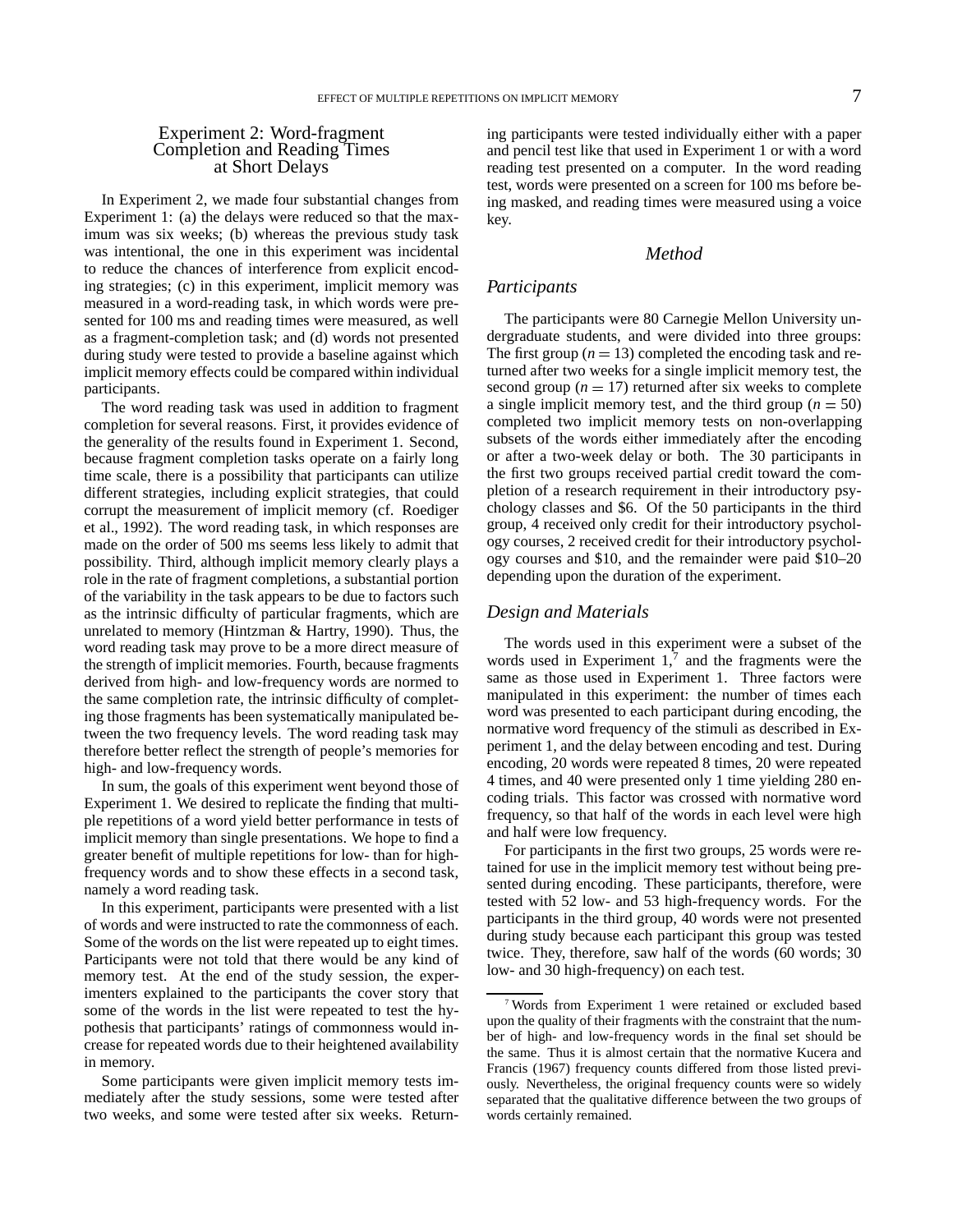The words for each participant were randomly assigned to the four repetition conditions and were randomly permuted with the constraint that at least three words intervened between repetitions of a word.

The fragment completion tests were administered in a paper and pencil format. The word reading tests were administered on Macintosh computers using PsyScope (Cohen et al., 1993). Response times were measured using a voice-key, which yielded millisecond precision.

#### *Procedure*

*Encoding*. For encoding, the participants each received a packet with identical instructions followed by 20 pages with 14 words per page, yielding 280 words. Participants were instructed to rate how common each of the words in the packet was on a scale of 1–10. They were given 4 s to rate each word and were instructed not to work ahead nor to go back. Participants were instructed to use a mask over the pages in their packet so that only one word was visible at a time. The task was timed using an audio tape that counted off the numbers 1–14 in 4 s intervals followed by 15 s intervals for turning the page. After page 10, participants were given a break. The encoding portion of the experiment lasted approximately 40 minutes. In the first two groups, participants completed the encoding task with as many as nine other participants, whereas in the third group, encoding was performed either individually or in pairs.

*Implicit Memory Tests*. The implicit memory tests were administered individually. The procedure for administering the fragment completion tests was the same as for Experiment 1 with the exception that the tests were shorter (eight pages of fragments for the first two groups and five pages of fragments for the third, including the first page of practice fragments), and the order of the fragments (rather than of the pages) was permuted among participants. In the first two groups, participants were given a self-timed break after page 4. The third group did not receive a break.

In the word reading tests, participants were told that words would be shown briefly on the computer screen, and that their job was to read them aloud as quickly and accurately as possible. Participants wore a lapel microphone connected to a button box that registered word onset. All the stimuli were presented in black on a white background. Each trial began with the presentation of a fixation cross in the center of the screen. After 750 ms, the cross was replaced by the word to be read, which remained on the screen for 100 ms. The word was then replaced by a mask consisting of 11 ampersands (i.e., "&&&&&&&&&&&") until the voice key detected the initiation of the word, at which point the mask disappeared. After 500 ms more, the word reappeared so that the experimenter and participant could determine if the participant read the word correctly. The experimenter then indicated, using a button box, if the word was read correctly, was read erroneously, or if there appeared to be a computer malfunction (e.g., the voice-key failed to detect the participant's voice). This was followed by a 1000 ms inter-trial interval, and then the procedure repeated.



*Figure 4*. Mean proportion of fragment completions from Experiment 2 for three levels of repetition during encoding.

The first 15 trials were practice trials using words not presented during encoding. Participants were not told at any time about the practice trials, and they were indistinguishable from the remaining trials. The first two groups completed 120 trials including the practice trials, and the third group completed 70 trials including the practice trials.

#### *Results*

The data from one participant were discarded because he or she succeeded in reading only 61% of the words correctly. (The remaining participants were able to read 92% of the words correctly,  $SD = 6\%$ .)

#### *Fragment Completion Tests*

Although there were differences between the design of Experiments 1 and 2, the fragment completion test in Experiment 2 also affords an opportunity to replicate Experiment 1. First, it is useful to review the differences between the two experiments: The encoding procedure in Experiment 2 was incidental whereas it was intentional in Experiment 1; participants were likely aware of some degree of connection between encoding and test in Experiment 2; participants were tested on words not presented during encoding in Experiment 2; the number of times that words were repeated was different between the two experiments; and the delay between encoding and test was different between the two experiments.

Figure 4 displays the fragment completion data for each level of normative word frequency as a function of the number of repetitions during encoding. Despite the differences between Experiments 1 and 2, Experiment 2 shows the same basic result: Words presented multiple times (4 or 8) during encoding  $(M = .55, SD = .20)$  yielded more fragment completions than words presented just once  $(M = .45, SD = .22)$ as indicated by a planned contrast,  $F(1,59) = 20.72$ ,  $MSE =$ 0.08,  $p < 0.01$  (see Figure 4).

Furthermore, this experiment also allowed a withinparticipants comparison between words not presented during encoding, words presented once, and words presented multiple times. These three levels were crossed with two levels of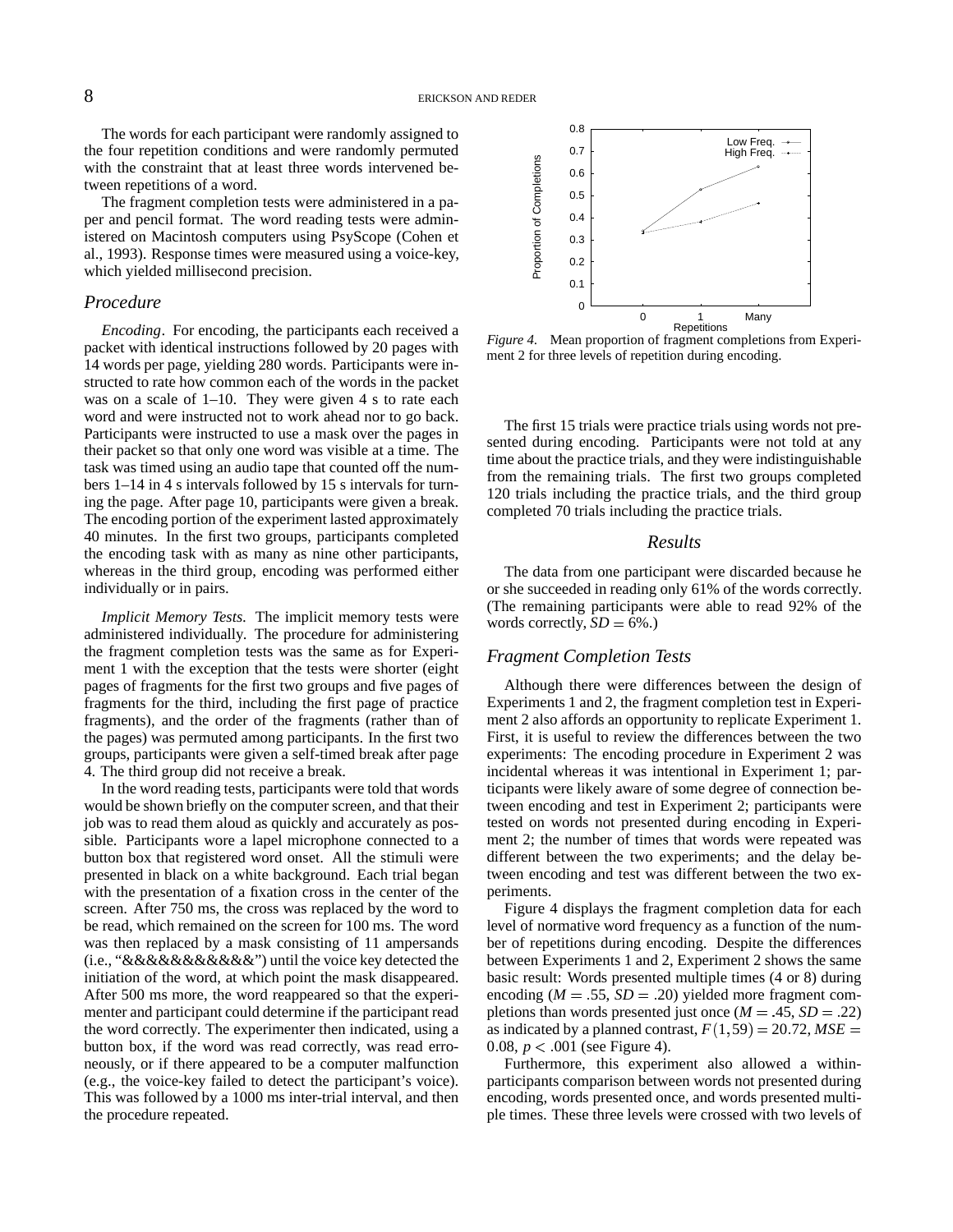

*Figure 5*. Mean of participants' median correct word reading response times from Experiment 2 for three levels of repetition during encoding.

normative word frequency yielding a 3x2 repeated measures ANOVA. This indicated that as the number of repetitions seen during study increased, participants successfully completed more fragments,  $F(2,118) = 44.43$ ,  $MSE = 0.024$ ,  $p < .001$ . This was confirmed by the linear component of a planned polynomial contrast,  $F(1,59) = 67.29$ ,  $MSE =$  detailed an 0.064,  $p < .001$ .

This experiment also showed a reliable difference in the effect of additional repetitions as a function of normative word frequency,  $F(2, 118) = 9.09$ ,  $MSE = 0.021$ ,  $p < .001$ . incr Overall, repetition had a greater effect on low- than on highfrequency words as indicated by a planned polynomial contrast,  $F(1, 59) = 15.81$ ,  $MSE = 0.041$ ,  $p < .001$ , confirming our theoretical prediction.

Planned contrasts between participants' completion rates for singly and multiply presented words, however, showed significant effects for both low-  $(F(1, 59) = 12.72, MSE =$  have alrea 0.041,  $p < .001$ ) and for high-frequency  $(F(1, 59) = 8.51,$  an h  $MSE = 0.039$ ,  $p < .01$ ) words. Thus, as can be see in Figure 4, the overall interaction depends largely on the differential change in completion rates for low- and high-frequency words between zero and one encoding presentations.

#### *Word Reading Tests*

The word reading tests provided a second dependent measure to ascertain the effect of multiple repetitions in implicit memory, and the analyses performed are analogous to those performed for the fragment completion tests. We used means of participants' median correct response times to avoid distortions due to outliers.

A  $3 \times 2$  repeated measures ANOVA, with three levels of encoding presentations (0, 1, many) and two levels of normative word frequency (low and high), indicated that as the number of repetitions during study increased, participants did respond more rapidly,  $F(2, 130) = 5.62$ ,  $MSE = 1,506$ , 2.8  $p < 0.01$  (see Figure 5). This is confirmed by the linear component of a planned polynomial contrast,  $F(1,65) = 11.09$ , cau  $MSE = 3,046$ ,  $p < .01$ . Further, the degree to which response times decreased with increased repetitions depended

on whether the word had a high or low normative frequency,  $F(2, 130) = 6.14$ , *MSE* = 955, *p* < 01. Repetition had a greater effect on low- than on high-frequency words as indicated by a planned polynomial contrast,  $F(1,65) = 10.93$ ,  $MSE = 1703$ ,  $p < 0.01$ , as indicated by the steeper slope for the low- as opposed to the high-frequency words in Figure 5.

Consistent with the polynomial contrast, a contrast between response times for low-frequency words presented only once ( $M = 593$  ms,  $SD = 84$ ) and ones presented multiple times ( $M = 581$  ms,  $SD = 76$ ) indicates that participants were faster in the latter case,  $F(1,65) = 13.62$ ,  $MSE =$ 4, 138,  $p < .001$ . The same contrast for the high-frequency words, however, indicated no significant difference between words presented once  $(M = 538 \text{ ms}, SD = 70)$  and words presented multiple times ( $M = 535$  ms,  $SD = 71$ ),  $F < 1$ . Thus, in this experiment, whereas multiple repetitions provided additional priming for low-frequency words, no such benefit was found for high-frequency words.

## *Effects of Delay*

One of the purposes of Experiment 2 was to afford a more detailed analysis of the effect of delay between encoding and test across three delay intervals. An initial analysis yielded the same qualitative results as the comparison between Experiments 1 and 2. As the delay between encoding and test increased, the advantage in the proportion of completions for multiply over singly presented words decreased (.123 at immediate test, .069 at 2 weeks, .070 at 6 weeks), but not significantly  $F(2, 59) = 1.08$ ,  $MSE = 0.02$ ,  $p \gg 10$ . An examina tion of the experimental procedure, however, suggested that experimental fatigue or duration covaried with delay. For example, in the immediate test condition, participants might have already been participating in the experiment for nearly an hour before the fragment completion test was administered, whereas in the six-week delay condition, the fragment completion test was always given immediately at the beginning of the experimental session. Therefore, it cannot be stated with certainty that the effect attributed to delay between encoding and test is either strictly due to delay or is the entire effect of delay. Nevertheless, this analysis of delay yields the same qualitative results as the comparison between Experiments 1 and 2: As delay between encoding and test increases, the effect of multiple over single repetitions decreases. Again, this finding conflicts with our intuitions described in the introduction.

An analysis of how word reading response times changed as a function of delay encounters the same difficulty as the analysis of word fragment completion. For the word reading tests, the advantage in response times for multiply over singly presented words had no systematic trend (19 ms at immediate test,  $-4$  ms at 2 weeks, 9 ms at 6 weeks),  $F(2, 65) =$ 2.82,  $MSE = 1,185, p < .10$ . (These differences did not reliably interact with normative word frequency,  $F < 1$ .) Because this variation may be a combination of the effect of experimental fatigue or duration combined with delay, we made no interpretation of these results.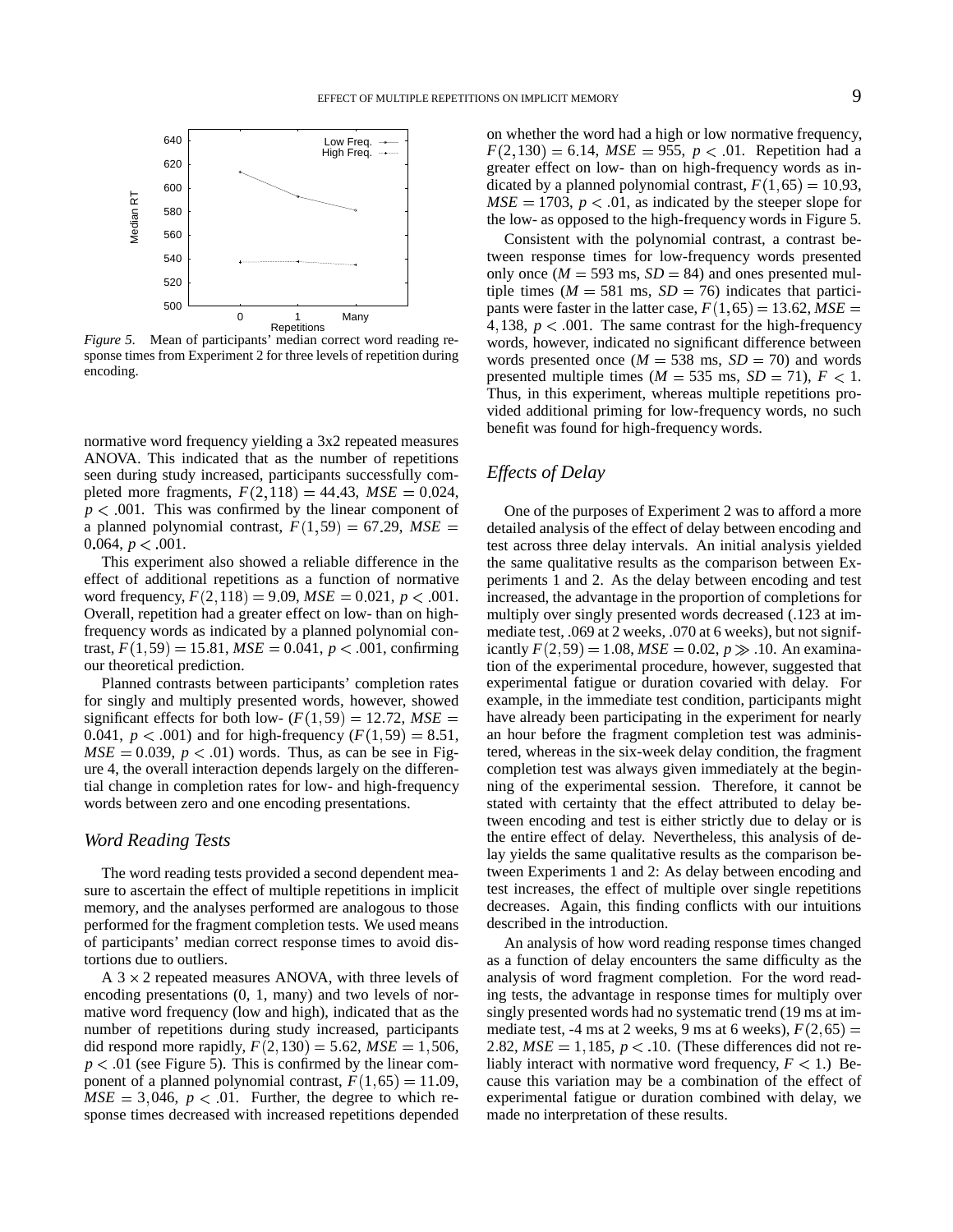#### Discussion

The results of Experiment 2 replicate and extend the results of Experiment 1, namely that multiple repetitions of a word can improve performance beyond that of a single presentation in implicit memory tasks. This effect was shown in tests completed immediately after study and up to six weeks later. Additionally we found that SAC's prediction that lowfrequency words should be more strongly influenced by multiple repetitions than high-frequency words was also confirmed. By showing these effects using two different implicit tasks, we provide converging evidence that implicit memories are indeed strengthened beyond the first repetition.

SAC's prediction that the number of experimental presentations will have a greater influence on low- than on highfrequency words relies on the power function shown in Equation 1. The power function predicts that each repeated presentation will yield diminishing returns, and it does not distinguish between pre-experimental and experimental presentations. Hence, each presentation of a high-frequency word tends to have a smaller impact in memory than a presentation of a low-frequency word, all else being equal.

Experiments 1 and 2 both showed that implicit memory is affected by repeated presentations beyond the first presentation. This was shown in tasks that measured word fragment completion and that measured word reading times. Experiment 1 showed that these effects can endure for up to 18 months after encoding one or more presentations. Experiment 2 showed that low-frequency words yield greater implicit memory effects than do high-frequency words.

Because the results of these experiments show that implicit memory is qualitatively affected by multiple repetitions of a word in the same way as explicit memory, it is important to verify that participants were not using explicit strategies. In Experiment 1 it is clear that participants could not have been relying on explicit memories inasmuch as none of them associated the fragment completion task with the encoding task while they were performing the fragment completions. The first item on the questionnaire asked if completing the experiment had given the participants had any idea why they were invited to take part in the study, and not one of them responded affirmatively. Had they been explicitly scanning memory for words from the encoding task, it seems likely that they would have been able to state the association between the two experimental sessions. Given the long delay and the complete change of context (i.e., new room, procedure, and experimenter), this lack of connection is not surprising.

In Experiment 2, because the participants were told that the experiment consisted of two sessions, the association between the two tasks was more obvious. Nevertheless, two factors argue against accounting for the results with explicit memory. The first is that the same results were obtained using word reading as well as fragment completion procedures. Whereas it is conceivable that participants could have been using an explicit strategy during the fragment completion task, an explicit strategy would have only slowed responses in the word reading task. The second is that even using a fragment completion procedure similar to ours, dissociations between implicit and explicit memories have been found (Roediger et al., 1992). Hence, it cannot be the case that fragment completion procedures are inherently corrupted by intrusions from explicit memory.

Using two different tasks to measure implicit memory within Experiment 2 was also important to allow for comparison. The results found using fragment completion mirrored those found using word reading time with one exception: Whereas fragment completion indicated that participants' performance improved with many presentations of a word compared to just a single presentation for both highand low-frequency words, the word reading task only indicated improvement for low-frequency words. Two principle explanations of this finding should be considered. The more interesting explanation is that the word reading task is more sensitive to the relative differences in memory strength than is fragment completion. This might be because the fragments used in the fragment completion task are normalized to yield approximately equal baseline levels of completion for both high- and low-frequency words. Thus, the result might be due to the normalization process that systematically changes the relation between the availability of a memory and the probability of correctly completing a word fragment for highand low-frequency words. The less interesting explanation is that no improvement was found for high-frequency words in the word reading task because of a ceiling effect. Because the words were so familiar and so easy to read, prior presentations had no discernable effect on performance. This can be resolved in future studies by limiting the input process, for example, by decreasing the duration of the word presentation or reducing the contrast of the words against the background.

Whereas many dissociations have been shown between implicit and explicit memory, the experiments presented in this article demonstrate a similarity between the two: Implicit and explicit memory tasks are both strengthened by multiple presentations of a word beyond the level to which they are strengthened by single presentations. Moreover, Experiment 2 showed that the degree to which this strengthening occurs depends upon the normative frequency of the word.

#### *Theoretical Implications*

Although the experiments presented in this article were motivated by the theoretical predictions of SAC, the purpose of this article is principally empirical. Nevertheless, the findings of this study do have theoretical consequences that should be discussed. First, the results of the foregoing experiments accord with the predictions of SAC as outlined in the introduction, and they do not support theories that claim that either multiple repetitions or normative word frequency affect only explicit memories, not implicit memories. To review, SAC posits that performance differences between implicit and explicit tasks are due to the reliance on episodic traces, such that tasks that tap explicit memory generally rely on retrieval of episodic information. Implicit tasks rely on availability of conceptual and perceptual information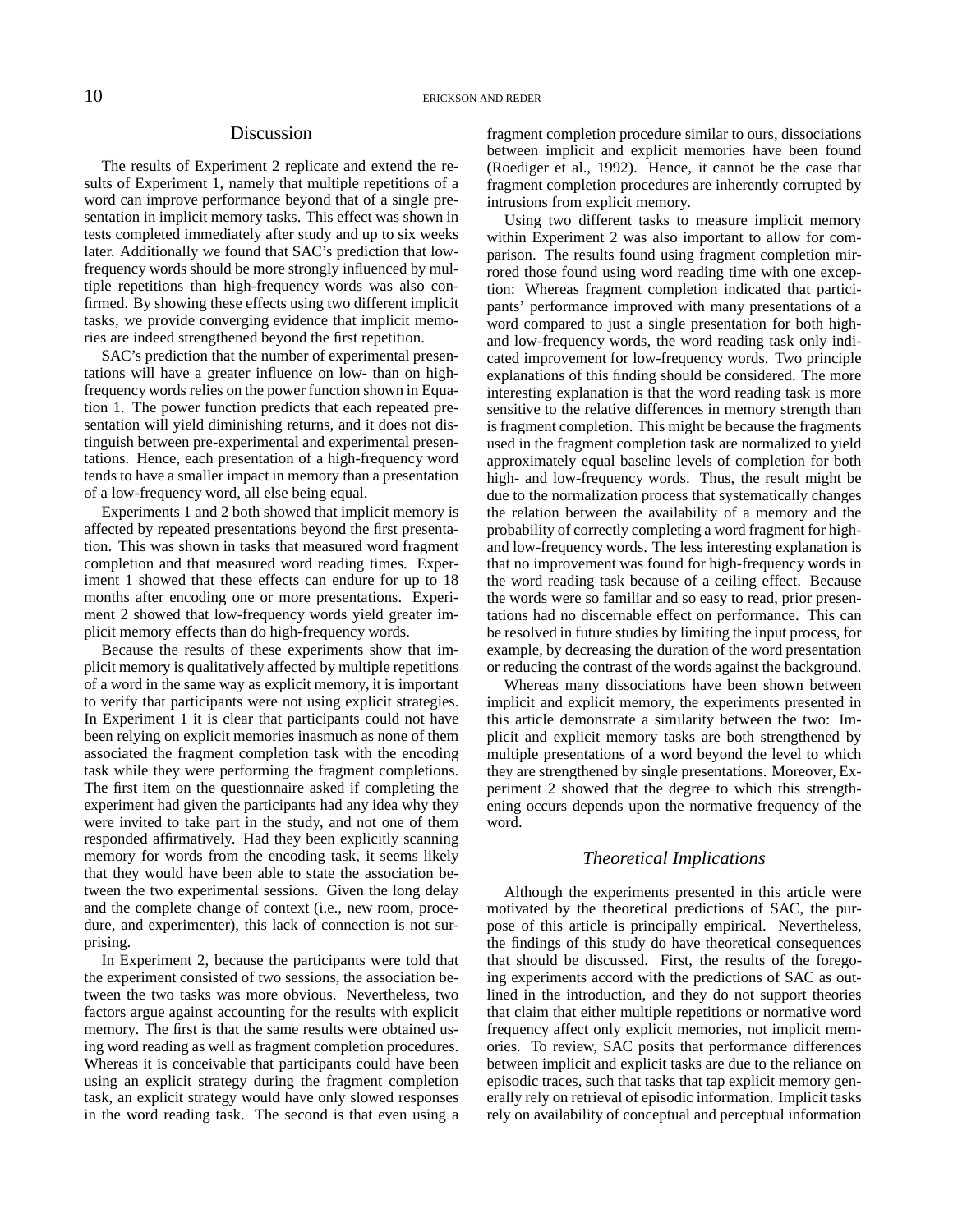assumed to be associated with the word node (see Figure 1).

SAC predicts that memories in both implicit and explicit tasks should be strengthened by multiple repetitions because it assumes that the principles of strengthening and decay that govern the two types of memories are the same. It also predicts that low-frequency words should be primed more than high-frequency words on each presentation because lowfrequency words are not as far out on their power-function growth curves (see Equation 1).

Using the remember–know paradigm, Gardiner and Java (1990) found no effect of normative word frequency on "know" responses (recognition responses that indicate "old" because of familiarity) but they did find an effect of word frequency on "remember responses ("old" responses attributed to recollection of the event of perceiving the word). They inferred from this finding that "know" responses are generated by a separate memory system. They concluded that this memory system must be separate from the explicit memory system, that it must be one that bears no trace of encoding events such as the implicit memory system proposed by Hayman and Tulving (1989). The finding in Experiment 2 that word frequency did affect performance in implicit memory tasks the same way as in explicit tasks places Gardiner and Java's contention into question.

The success of any empirical result providing support for a theory of implicit verses explicit performance that posits only a single memory system cannot disprove a multiple memory systems account. A multiple systems account simply has more flexibility (i.e., more degrees of freedom) with which it can account for empirical facts. Nevertheless, as studies continue to be published showing qualitatively similar behaviors in implicit and explicit memory tasks, parsimony argues for a common memory system. Among the studies that find substantial similarities between explicit and implicit behavior are: McBride and Dosher's (1997) finding that the functional form and the rate of forgetting were the same for implicit and explicit tasks, Green's(1990) finding that people show spacing effects in implicit memory tasks, MacLeod's (1989b) finding that directing participants to forget influences performance in both implicit and explicit tasks, and Jacoby's (1983) finding that reinstatement of the study context enhances implicit and explicit memory.

Although no theory of implicit memory has been successfully extended to provide complete accounts of all the implicit memory phenomena, the representational and procedural assumptions of single memory system theories establish a promising foundation for further inquiries.

#### References

- Ayers , M. S, & Reder, L. M. (1998). A theoretical review of the misinformation effect: Predictions from and activation-based memory model. *Psychonomic Bulletin and Review, 5,* 1–21.
- Bahrick, H. P. (1979). Maintenance of knowledge: Questions about memory we forget to ask. *Journal of Experimental Psychology: General, 108,* 296–308.
- Challis, B. H., & Sidhu, R. (1993). Dissociative effect of massed repetition on implicit and explicit measures of memory. *Journal of Experimental Psychology: Learning, Memory, and Cognition, 19,* 115–127.
- Cohen, J. D., MacWhinney, B., Flatt, M., & Provost, J. (1993). PsyScope: A new graphic interactive environment for designing psychology experiments. *Behavioral Research Methods, Instruments & Computers, 25,* 257- 271.
- Coltheart, M. (1981). The MRC Psycholinguistic Database. *Quarterly Journal of Experimental Psychology Human Experimental Psychology, 33A* (4), 497-505.
- Gardiner,J. M., & Java, R. I. (1990). Recollective experience in word and nonword recognition. *Memory and Cognition, 18,* 23–30.
- Glenberg, A. M. (1976). Monotonic and nonmonotonic lag effects in paired-associate and recognition memory paradigms. *Journal of Verbal Learning and Verbal Behavior, 15,* 1–16.
- Graf, P., & Schacter, D. L. (1985). Implicit and explicit memory for new associations in normal and amnesic subjects. *Journal of Experimental Psychology: Learning, Memory, and Cognition, 11,* 501–518.
- Grant, S. C. & Logan, G. D. (1993). The loss of repetition priming and automaticity over time as a function of degree of initial learning. *Memory and Cognition, 21,* 611– 618.
- Hayman, C. G., & Tulving, E. (1989). Is priming in fragment completion based on a "traceless" memory system? *Journal of Experimental Psychology: Learning, Memory, and Cognition, 15,* 941–956.
- Hintzman, D. L., & Hartry, A. L. (1990). Item effects in recognition and fragment completion: Contingency relations vary for different subsets of words. *Journal of Experimental Psychology: Learning, Memory, and Cognition, 16,* 955–969.
- Jacoby, L. L. (1983). Perceptual enhancement: Persistent effects of an experience. Journal of Experimental Psychology: Learning, Memory, and Cognition, 9, 21–38.
- Jacoby, L. L., & Dallas, M. (1991). On the relationship between autobiographical memory and perceptual learning. *Journal of Experimental Psychology: General, 110,* 306–340.
- Jacoby, L. L., Witherspoon, D. (1982). Remembering without awareness. *Canadian Journal of Psychology, 36,* 300–324.
- Kucera, H., & Francis, W. N. (1967). *Computational analysis of present-day American English*. Providence, RI: Brown University Press.
- MacLeod, C. M. (1989a). Word context during initial exposure influences degree of priming in word fragment completion. *Journal of Experimental Psychology: Learning, Memory, and Cognition, 15,* 398–406.
- MacLeod, C. M. (1989b). Directed forgetting affects both direct and indirect tests of memory. *Journal of Experimental Psychology: Learning, Memory, and Cognition, 15,* 13–21.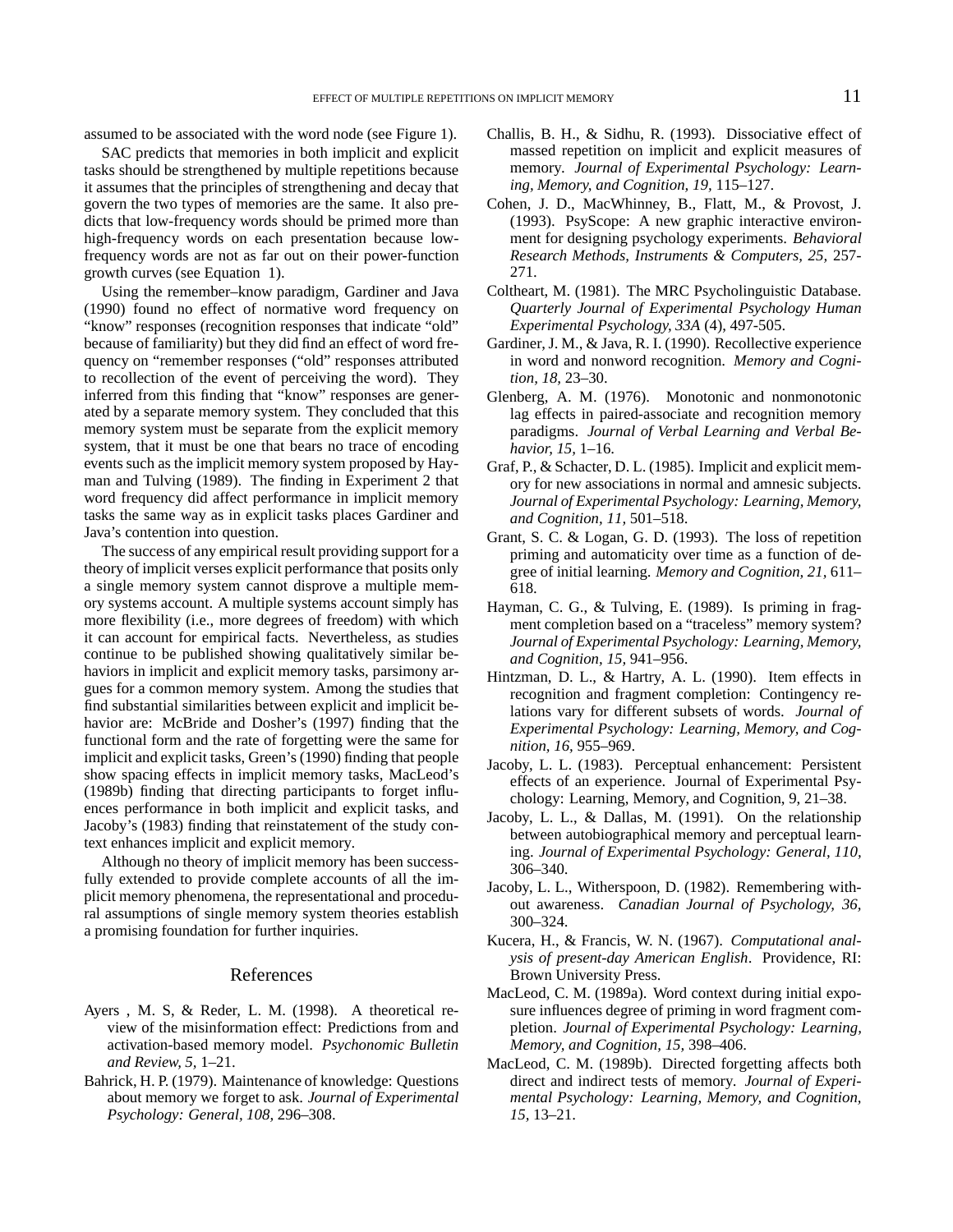- McBride, D. M., & Dosher, B. A. (1997). A comparison of forgetting in an implicit and explicit memory task. *Journal of Experimental Psychology: General, 126,* 371–392.
- Parkin, A. J., Reid, T. K., & Russo, R. (1990). On the differential nature of implicit and explicit memory. *Memory and Cognition, 18,* 507–514.
- Perruchet, P. (1989). The effect of spaced practice on explicit and implicit memory. *British Journal of Psychology, 80,*113–130.
- Reder, L. M., Nhouyvansivong, A., Schunn, C. D., Ayers, M. S., Angstadt, P. & Hiraki, K. (1997). Modeling the mirror effect in a continuous remember/know paradigm. *Proceedings of the Nineteenth Annual Meeting of the Cognitive Science Society* (pp. 644–649). Mahwah, NJ: Erlbaum.
- Reder, L. M., Nhouyvansivong, A., Schunn, C. D., Ayers, M. S., Angstadt, P. & Hiraki, K. (1998). A mechanistic account of the mirror effect for word frequency: A computational model of Remember/Know judgments in a continuous recognition paradigm. Manuscript submitted for publication.
- Reder, L. M., & Schunn, C. D. (1996). Metacognition does not imply awareness: Strategy choice is governed by implicit learning and memory. In L. M. Reder (Ed.), *Implicit memory and metacognition* (pp. 45–77). Hillsdale, NJ: Erlbaum.
- Roediger, H. L., & Challis, B. H. (1992). Effects of exact repetition and conceptual repetition on free recall and primed word-fragment completion. *Journal of Experimental Psychology: Learning, Memory, and Cognition, 18,* 3–14.
- Roediger, H. L., Weldon, M. S., Stadler, M. L., Riegler, G. L. (1992). Direct comparison of two implicit memory tests: Word fragment and word stem completion. *Journal of Experimental Psychology: Learning, Memory, and Cognition, 18,* 1251–1269.
- Schacter, D. L. (1987). Implicit memory: History and current status. *Journal of Experimental Psychology: Learning, Memory, and Cognition, 13,* 501–518.
- Schunn, C.D., Reder, L.M., Nhouyvanisvong, A., Richards, D.R & Stroffolino, P. J. (1997). To calculate or not to calculate: A source activation confusion model of problem familiarity's role in strategy selection. *Journal of Experimental Psychology: Learning, Memory, Cognition, 23(1),* 3–29.
- Shepard, R. N., & Teghtsoonian, M. (1961). Retention of information under conditions approaching a steady state. *Journal of Experimental Psychology, 62,* 302–309.
- Shimamura, A. P. (1986). Priming effects in amnesia: Evidence for a dissociable memory function. *Quarterly Journal of Psychology, 38A,* 619–644.
- Sloman, S. A., Hayman, C. A. G., Ohta, N., Law, J., & Tulving E. (1988). Forgetting in primed fragment completion. *Journal of Experimental Psychology: Learning, Memory, and Cognition, 14,* 223–239.
- Tenpenny, P., & Shoben, E. J. (1991). Component processes and the utility of the conceptually-driven/data-driven dis-

tinction. *Journal of Experimental Psychology: Learning, Memory, and Cognition, 18,* 25–42.

- Tulving, E. (1985). Memory and consciousness. *Canadian Psychologist, 26,* 1-22.
- Tulving, E., Hayman, C. A. G., & Macdonald, C. A. (1991). Long-lasting perceptual priming and semantic learning in amnesia: A case experiment. *Journal of Experimental Psychology: Learning, Memory, and Cognition, 17,* 595– 617.
- Tulving, E., Schacter, D. L., & Stark, H. A. (1982). Priming effects in word-fragment completion are independent of recognition memory. *Journal of Experimental Psychology: Learning, Memory, and Cognition, 8,* 336–342.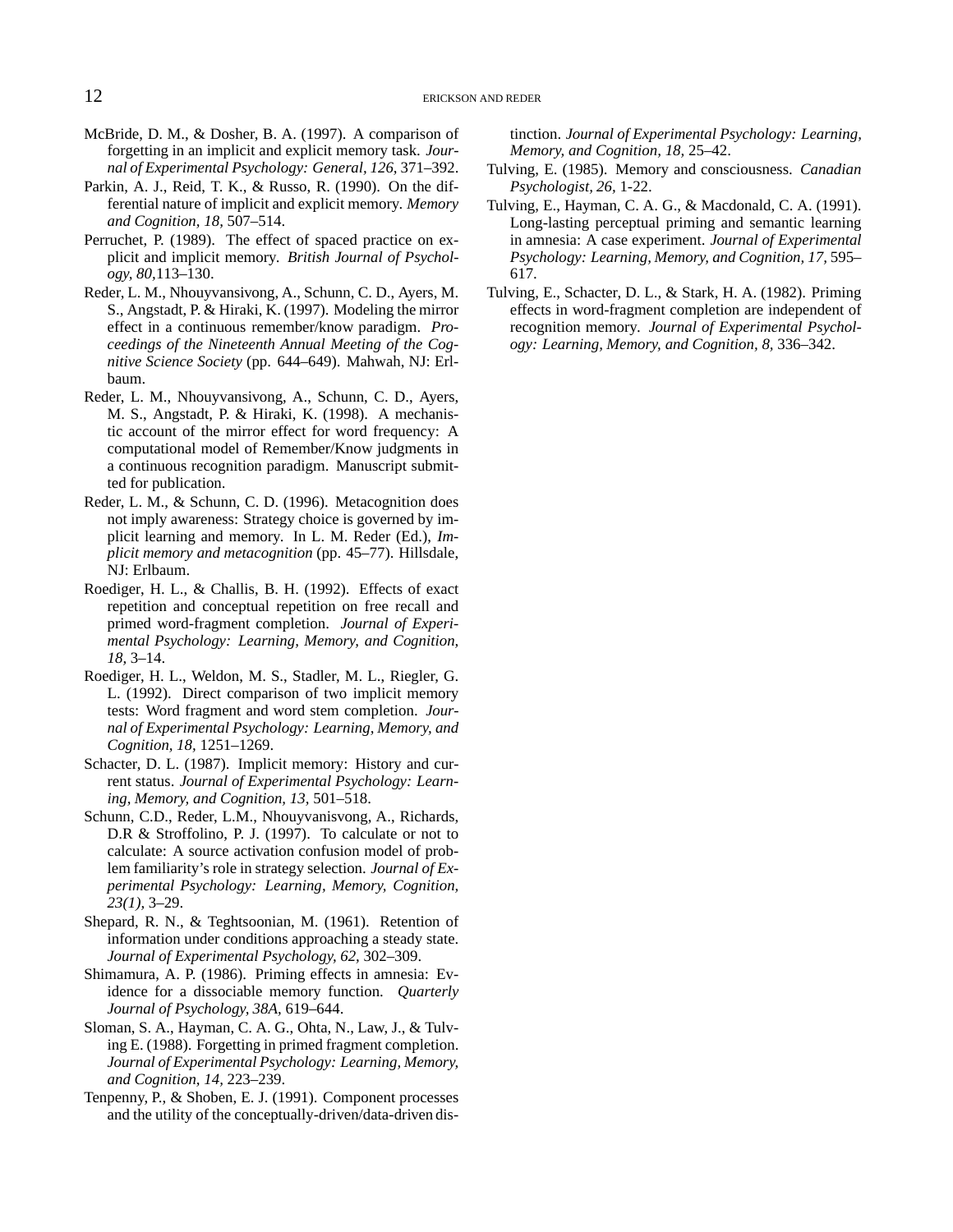## Appendix

Words and Fragments Used in Experiments 1 and 2. H and L represent high- or low-frequency words, respectively.

| Item                   | Freq.     | Fragment                                                      |
|------------------------|-----------|---------------------------------------------------------------|
| abscissa               | L         | $ab$ $ci$ $a$                                                 |
| analysis               | Η         | $\frac{a}{a}$ al $\frac{a}{b}$ is                             |
| answer                 | Η         | $a$ _ we _                                                    |
| asbestos               | L         | $a$ _ est _s                                                  |
| asphalt                | L         | $s_h$ lt                                                      |
| astringent             | L         | $str_{\_\_gen}$                                               |
| attention              | Η         | $a$ _te _t _o _                                               |
| attitude               | Η         | $t$ _ tu $e$                                                  |
| authority              | $H_{\rm}$ | $u_h$ n $_i$                                                  |
| basis                  | Η         | $b_{\perp}$ is                                                |
| bassinet               | L         | $b$ _ s _n _t                                                 |
| bridge                 | H         | $b$ $-dg$ $-$                                                 |
| broom                  | L         | $r_$ om                                                       |
| butterfly              | L         | $u_t$ _t _ _f _y                                              |
| casino                 | L         |                                                               |
| century                | Η         |                                                               |
| chance                 | Η         | $en_u_y$                                                      |
|                        | L         | $h$ nc $=$                                                    |
| chaperon               | H         | $h$ per $n$<br>$-h$ $ld$                                      |
| child                  | L         |                                                               |
| childbirth             | L         | _h __db _r _h                                                 |
| chorale                |           | ch _ral                                                       |
| chute                  | L         | $hu$ e                                                        |
| colossus               | L         | $c_l$ <sub>_1</sub> __s _s                                    |
| commando               | L         | $\_omm\_n\_o$                                                 |
| concentric             | L         | $c$ _nc __t __c                                               |
| conjecture             | L         | $c_{--}j_{--}c_{--}u_{--}e$                                   |
| connection             | L         | $\frac{\circ}{\circ}$ n c io $\frac{\circ}{\circ}$            |
| council                | H         | $_0$ $_n$ $nci$                                               |
| crater                 | L         | $c$ at $r$                                                    |
| creamery               | L         | $cr \_am \_y$                                                 |
| creeper                | L         | $c$ _ ep _r                                                   |
| crocodile              | L         | $c \_\_c \_\_il$                                              |
| cruise                 | L         | $c$ $\mu i$ $\mu$                                             |
| decision               | H         | $-$ ec $-$ i $-$ n                                            |
| defense                | L         | $ef_n$                                                        |
| deltoid                | L         | $de\_toi$                                                     |
| department             | H         | $ep$ <sub>--</sub> t <sub>--</sub> nt                         |
| dilatation             | L         | $di$ $\frac{1}{2}$ tat $\frac{1}{2}$ o                        |
| director               | Η         | $ir \_c \_r$                                                  |
|                        | H         |                                                               |
| discussion<br>distance | Η         | $\frac{\text{scu}}{\text{scu}}$ $\frac{\text{scu}}{\text{c}}$ |
|                        |           | is a c                                                        |
| district               | Η         | $d_s$ _ ric _                                                 |
| division               | H         |                                                               |
| dodger                 | L         | $-dg$ $-$<br>d                                                |
| dragon                 | L         | $-$ g $-$ n<br>d                                              |
| effort                 | Η         | f rt                                                          |
| embryo                 | L         | br<br>e                                                       |

| Item       | Freq.     | Fragment                                                                                 |
|------------|-----------|------------------------------------------------------------------------------------------|
| enervation | L         | $en_r v_t_n$                                                                             |
| equipment  | Н         | $qu$ _ m _ t                                                                             |
| eraser     | L         | $r_s$ s $r$                                                                              |
| evidence   | H         | $-v$ - $-$ enc -                                                                         |
| existence  | H         | $x_i$ $t$ $c$                                                                            |
| figure     | H         | $-$ ig $-$ re                                                                            |
| freedom    | H         | $f \_\_e \_\text{om}$                                                                    |
| gayety     | L         | $g$ _yet _                                                                               |
| glass      | H         | $\lfloor$ las $\lfloor$                                                                  |
| grievance  | L         | $\frac{g}{g}$ - - - $\frac{v}{g}$ - nc -                                                 |
| health     | H         | $h_a$ th                                                                                 |
| image      | Н         | _ma _e                                                                                   |
| importance | $H_{\rm}$ | $i \underline{\hspace{1cm}}$ ort $\underline{\hspace{1cm}} c \underline{\hspace{1cm}}$   |
| income     | H         | $nc_m$                                                                                   |
| indolence  | L         | $i$ $d$ $l$ $n$ $c$ $n$                                                                  |
| inferno    | L         | $i$ _fe _n _                                                                             |
| influence  | $H_{\rm}$ |                                                                                          |
| infusion   | L         | $\lim_{i \to \infty} \frac{-n - u}{-s - n}$                                              |
| inmate     | L         | $nm_t$                                                                                   |
| inside     | H         | $i$ __id _                                                                               |
| irrigation | L         | $i \_iga \_o$                                                                            |
| island     | Н         | $\_sl$ <sub>--</sub> d                                                                   |
| justice    | H         | $\frac{\text{us} - \text{ic}}{\text{in } \text{h} - \text{p}}$                           |
| kinship    | L         |                                                                                          |
| kitchen    | H         | $\overline{\text{ki}}$ $\overline{\text{c}}$ $\overline{\text{e}}$ $\overline{\text{e}}$ |
| language   | Н         | $a$ _ $u$ _ ge                                                                           |
| length     | Н         | $e$ $gt$                                                                                 |
| letter     | H         | $le$ <sub>-t</sub> <sub>--</sub>                                                         |
| lumbar     | L         | lu _ba _                                                                                 |
| luxuriance | L         | $1_{xu_{-a}c}$                                                                           |
| market     | H         | $m$ <sub>_r</sub> _t                                                                     |
| mascara    | L         | $m$ _sc _ _a                                                                             |
| member     | Н         | $e_b$                                                                                    |
| modern     | Н         | $_$ od $_$ r $_-$                                                                        |
| mother     | H         | $\_\circ$ he $\_\circ$                                                                   |
| movement   | H         | $m$ _ $e$ _ $nt$                                                                         |
| mushroom   | L         | $us$ <sub>_r</sub> _om                                                                   |
| nation     | H         | $n_i$ i $n$                                                                              |
| nature     | Η         | $na_u$                                                                                   |
| nocturne   | L         | $n$ _ct _ _n _                                                                           |
| objective  | Η         | $ob$ $ec$ $i$ $e$                                                                        |
| oracle     | L         | $0$ $ac$ $-$                                                                             |
| palsy      | L         | $p_1 y$                                                                                  |
| parsimony  | L         | $p$ _rsi _o _y                                                                           |
| party      | Η         | $pa_t$                                                                                   |
| plane      | Η         | $\lceil$ ne                                                                              |
| planner    | L         | pl<br>ne                                                                                 |